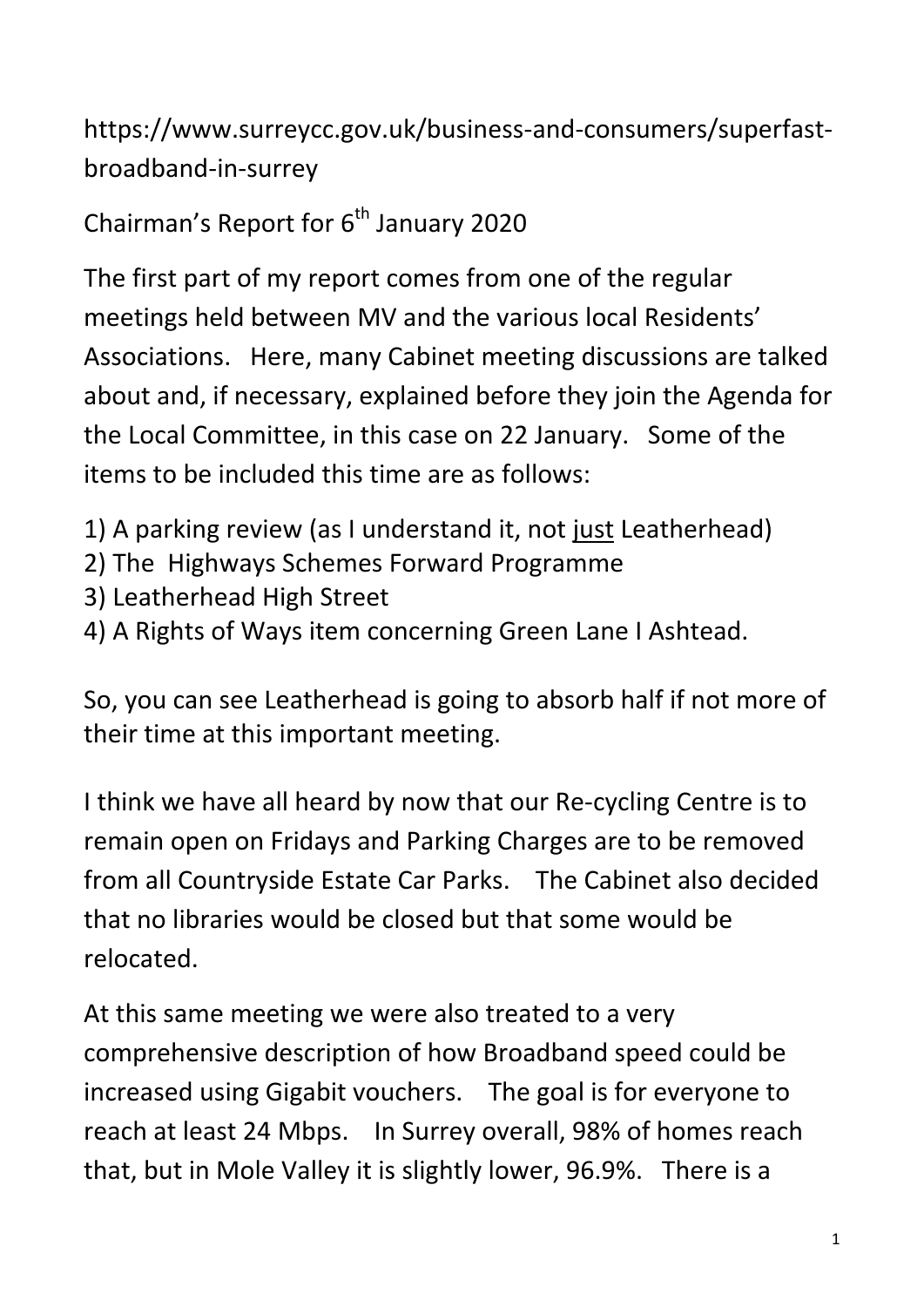Gigabit Voucher scheme for businesses and nearby residents and one for community groups in designated rural areas, but in both cases a contribution would have to be made. I have put the appropriate link address on to the Mail Chimp I sent to all the email addresses I have.

Turning now to our High Street, and led by Susan Leveritt, we have been doing our utmost to secure just a small amount of free parking from 4.30 to 6 Monday to Saturday. Letters have been written to the Leader of the Council, Cllr. Stephen Cooksey, Leader of the Chamber of Commerce, Jeremy Webb, one of the N. Leatherhead Councillors, Keira Vyvyan-Robinson, and a S. Leatherhead Councillor, Rosemary Dickson. In spite of the fact that this parking arrangement worked perfectly well until a few years ago, the first three wrote back saying it was impossible. The fourth person, Rosemary Dickson, backed us and the suggestion. I have now just heard that the following 3 proposals are to be put in the Parking Review mentioned above:

1) The extension of the existing pedestrian zone to include Sunday 10am to 4.30 pm,

2) The removal of parking on the High Street at all times to reduce vehicle movements and

3) to allow loading and unloading in designated bays between 4.30pm and 10am Mon-Sunday

Naturally, we are continuing to write to these people and others like our CEO, Karen Brimacombe, to try to convince them of the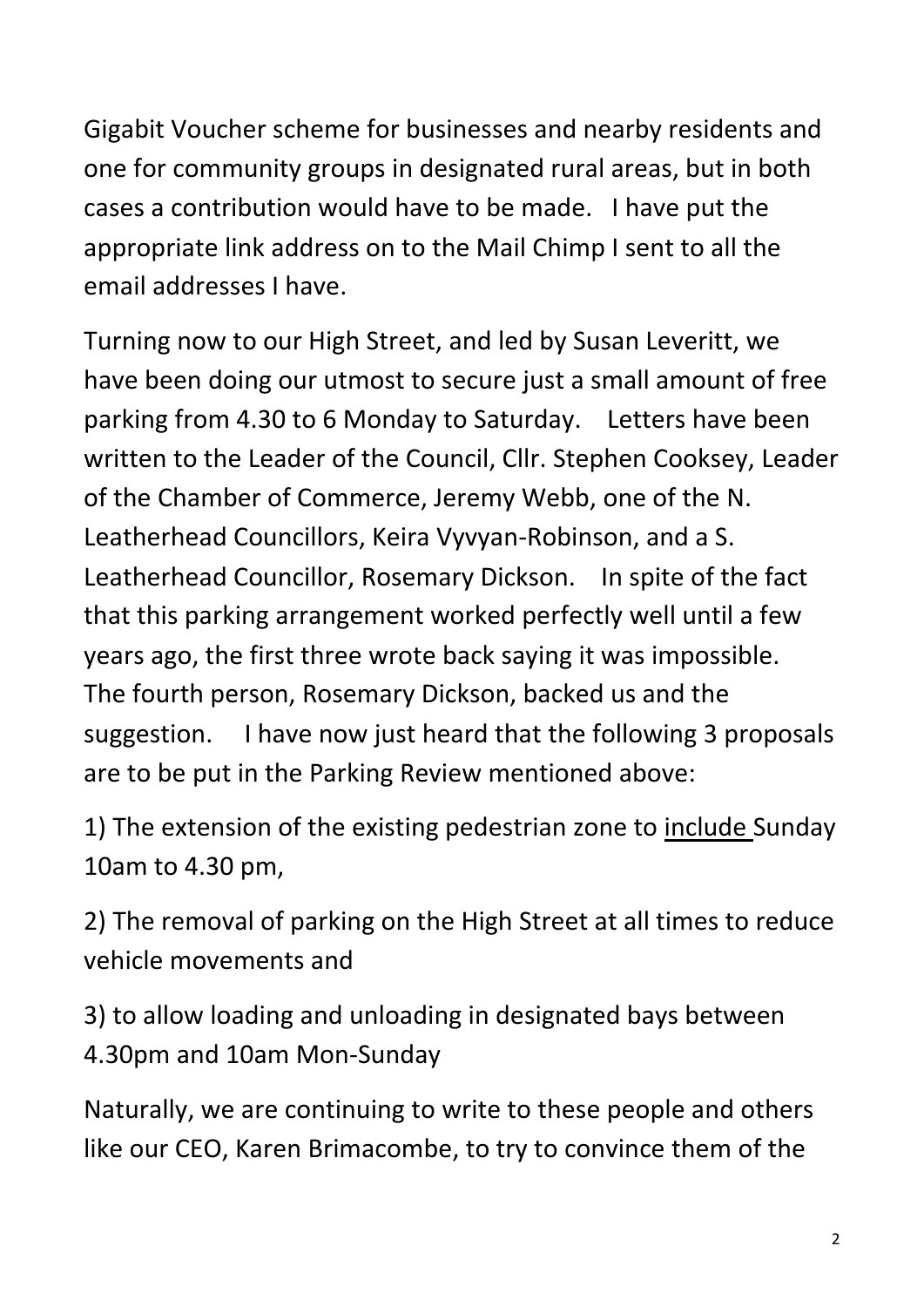justice and sense of our petition. These will all come before the Local Committee on 22 January.

While on the subject of High Street shopping, I am sure you will be interested to know that next month's speaker is a Leatherhead person who has managed to open up a successful business in Carnaby Street and is still there! The layout in Alice Mayor's shop was voted the third best in London by Time Out magazine. (The winner was Liberty's!)

On a rather more optimistic note, we have been successful in getting a promise from Jason Hughes of MV Highways Dept., that the potholes in the road leading to the tip, will be filled in and that the road will now be monitored indefinitely.

Another piece of good news is that two of our members, Caroline Cardew-Smith and Alan Thornhill, have been awarded the Benger Shield by the Leatherhead and Countryside District Protection Society for their unstinting work relating to the Organic Control of Himalayan Balsam, the removal of litter and debris from our local river channel, the monitoring of flora and fauna species and, finally, organising kick sampling and water testing as part of the River Search project.

This news has to be balanced by some really disappointing news: the 5 year battle to retain Leach Grove Wood as a public open space, like a village green, has been lost. Our Minuting Secretary, Tim Jones, has attended meetings of various courts, finishing with the Supreme Court, but to no avail. It was decided that